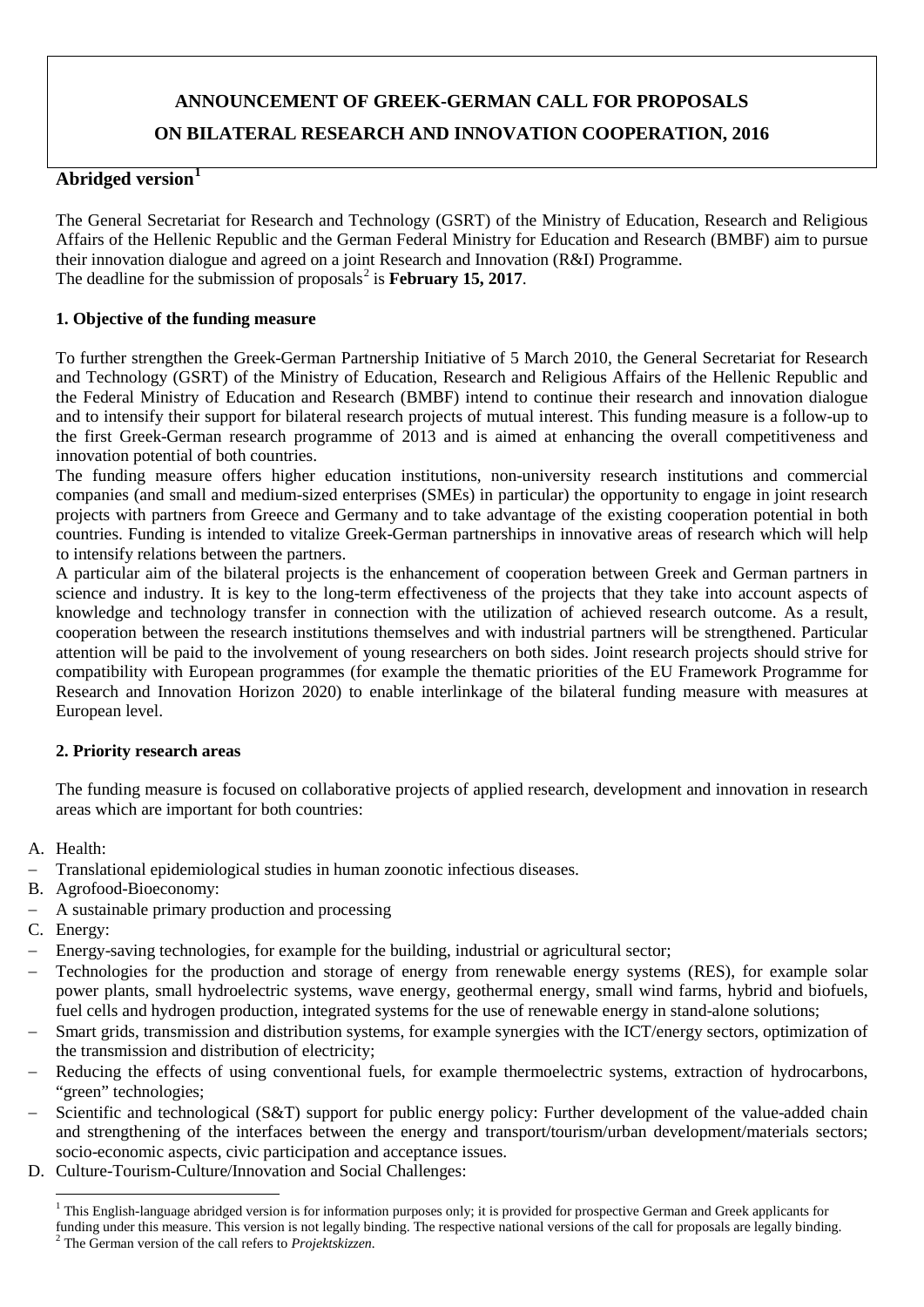- − Digital documentation of cultural heritage;
- − Development of cultural and institutional innovations in industry, government, administration and civil society.
- E. Materials:
- − Nanotechnology (focused on nano-carbons and applications in membranes and porous materials) for industrial applications.
- F. Key Enabling Technologies:
- − Optical Technologies: industry-led projects (2+2 partners) in the field of optical metrology applied in cross-sectoral interventions [3](#page-1-0) .

## **3. Funding recipients / Prerequisites for funding**

The funding measure is aimed at higher education institutions, non-university research institutions and commercial companies (and small and medium-sized enterprises (SMEs) in particular).

As an orientation, funding will depend on the expected scientific gain and high potential for realization and success in line with the objectives of the funding measure. Applicants must be able to furnish evidence of previous work in the field and must demonstrate considerable willingness to cooperate. The project proposals must as a rule demonstrate an interdisciplinary and/or transdisciplinary approach and help to enhance research collaboration between Greece and Germany.

As an orientation, funding will be provided for a collaboration consisting of two partners per country (research institution/higher education institution and commercial company). Mere alliances of current national projects are not eligible for funding. Specific prerequisites for funding exist depending on orientation of the topic area<sup>[4](#page-1-1)</sup>. Cooperation between the partners in a collaborative project must be laid down in a written cooperation agreement.

## **4. Scope of funding**

This funding measure covers expenditure/ $\cos s^5$  $\cos s^5$  for

- project-related personnel to execute scientific tasks specifically related to the project;
- project-related resources and equipment;
- − travel and stays, and
- − workshops/events.

Funding is provided by the respective national funding providers (GSRT in Greece, BMBF in Germany) in accordance with applicable national laws and guidelines.

The GSRT and the BMBF agreed to allocate up to  $\bigoplus$  million each in funding available under this funding measure. Every research collaboration can generally receive a maximum funding amount of up to  $350,000 \in$  from both the Greek and German sides. The duration of a project is a maximum of three years.

Financial and staff participation in the joint project should be virtually equal on both the Greek side and German side.

# **5. Application procedure**

The applications must contain a joint project description in English in addition to the formal and financial information required by the home country.

Information on the national formal and financial guidelines

for Greek applicants is available here: [www.ependyseis.gr](http://www.ependyseis.gr/)

for German applicants is available here: https://www.bmbf.de/foerderungen/

Joint applications must be submitted in electronic form (and in written form on the German side) by **February 15, 2017**.

Additional written supporting documents may be requested if needed by either side according to national requirements.

Prior to submission of an application prospective applicants should contact the appropriate central national agencies for detailed information about respective national requirements pertaining to applications and funding. The joint project description should not exceed ten (10) pages (font: Arial 11, single-spaced) or according to respective national procedures and templates.

The description must include the following aspects of the project:

- 1. details concerning the project coordinator and the Greek and German project partners
- 2. meaningful summary (objectives, research priorities, utilization of results)

<span id="page-1-0"></span><sup>&</sup>lt;sup>3</sup> Please note: Funding for this topic on the German side is provided for with a total funding rate of 50% (plus potential additional payments <u>.</u>

<span id="page-1-1"></span><sup>[&</sup>quot;bonuses"])<br><sup>4</sup> The binding stipulations concerning the composition of project consortia are reflected in the respective national calls for proposals.<br><sup>5</sup> The binding conditions are reflected in the respective national c

<span id="page-1-2"></span>